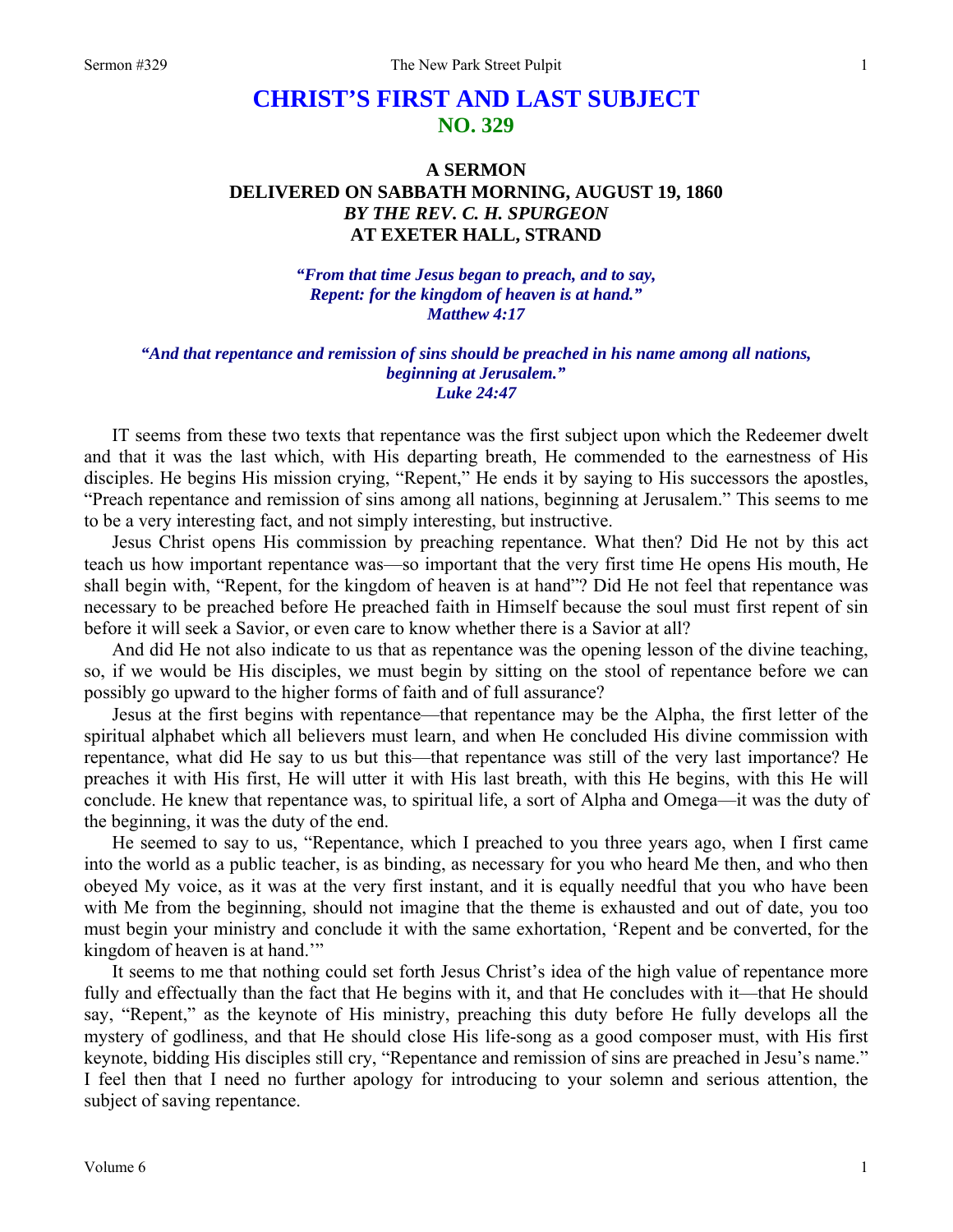And oh! while we are talking of it, may God the Holy Ghost breathe into all our spirits, and may we now repent before Him, and now find those blessings which He has promised to the penitent.

With regard to repentance, these four things—first, *its origin,* secondly, *its essentials,* thirdly, *its companions,* and fourthly, *its excellencies*.

**I.** Repentance—ITS ORIGIN.

When we cry, "Repent and be converted," there are some foolish men who call us legal. Now we beg to state, at the opening of this first point, that *repentance is of Gospel parentage*. It was not born near Mount Sinai. It never was brought forth anywhere but upon Mount Zion. Of course, repentance is *a duty*—a natural duty—because when man has sinned, who is there brazen enough to say that it is not man's bounden duty to repent of having done so? It is a duty which even nature itself would teach.

But Gospel repentance was never yet produced as a matter of duty. It was never brought forth in the soul by demands of law, nor indeed can the law, except as the instrument in the hand of grace, even assist the soul towards saving repentance. It is a remarkable fact that the law itself makes no provision for repentance. It says, "This do, and thou shalt live; break my command, and thou shalt die." There is nothing said about penitence, there is no offer of pardon made to those that repent. The law pronounces its deadly curse upon the man that sins but once, and offers no way of escape, no door by which the man may be restored to favor.

The barren sides of Sinai have no soil in which to nourish the lovely plant of penitence. Upon Sinai the dew of mercy never fell. Its lightnings and its thunders have frightened away the angel of mercy once for all, and there justice sits, with sword of flame, upon its majestic throne of rugged rock, never purposing for a moment to put up its sword into the scabbard, and to forgive the offender.

Read attentively the twentieth chapter of Exodus. You have the commandments there all thundered forth with trumpet voice, but there is no pause between where mercy with her silver voice may step in and say, "But if you break this law, God will have mercy upon you, and will show Himself gracious if you repent." No words of repentance, I say, were ever proclaimed by the law, no promise by it made to penitents, and no assistance is by the law ever offered to those who desire to be forgiven.

Repentance is a Gospel grace. Christ preached it, but not Moses. Moses neither can nor will assist a soul to repent, only Jesus can use the law as a means of conviction and an argument for repentance. Jesus gives pardon to those who seek it with weeping and with tears, but Moses knows of no such thing. If repentance is ever obtained by the poor sinner, it must be found at the foot of the cross, and not where the ten commandments lie shivered at Sinai's base.

And as repentance is of Gospel parentage, I make a second remark, *it is also of gracious origin*. Repentance was never yet produced in any man's heart apart from the grace of God. As soon may you expect the leopard to regret the blood with which its fangs are moistened—as soon might you expect the lion of the wood to abjure his cruel tyranny over the feeble beasts of the plain, as expect the sinner to make any confession, or offer any repentance that shall be accepted of God, unless grace shall first renew the heart.

Go and loose the bands of everlasting winter in the frozen north with your own feeble breath, and then hope to make tears of penitence bedew the cheek of the hardened sinner. Go you and divide the earth, and pierce its bowels with an infant's finger, and then hope that your eloquent appeal, unassisted by divine grace, shall be able to penetrate the adamantine heart of man. Man can sin, and he can continue in it, but to leave the hateful element is a work for which he needs a power divine.

As the river rushes downward with increasing fury, leaping from crag to crag in ponderous cataracts of power, so is the sinner in his sin, onward and downward, onward, yet more swiftly, more mightily, more irresistibly, in his hellish course. Nothing but divine grace can bid that cataract leap upward, or make the floods retrace the pathway which they have worn for themselves down the rocks. Nothing, I say, but the power which made the world, and dug the foundations of the great deep, can ever make the heart of man a fountain of life from which the floods of repentance may gush forth.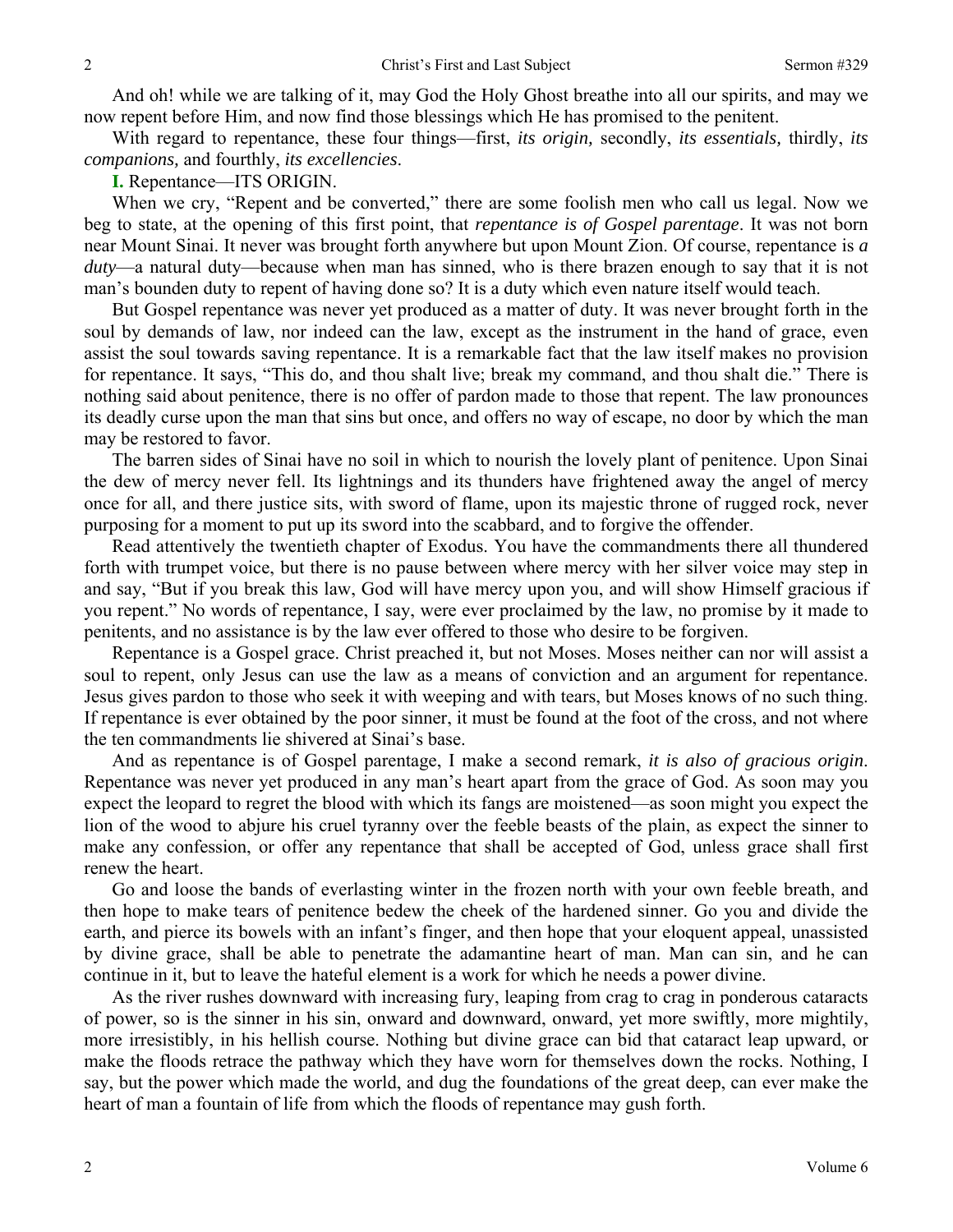So then, soul, if you shall ever repent, it must be a repentance, not of nature, but of grace. Nature can imitate repentance, it can produce remorse, it can generate the feeble resolve, it can even lead to a partial, practical reform, but unaided nature cannot touch the vitals and new-create the soul. Nature may make the eyes weep, but it cannot make the heart bleed. Nature can bid you amend your ways, but it cannot renew your heart.

No, you must look upward, sinner, you must look upward to Him who is able to save unto the uttermost. You must at His hands receive the meek and tender spirit, from His finger must come the touch that shall dissolve the rock, and from His eye must dart the flash of love and light that can scatter the darkness of your impenitence. Remember then, at the outset, that true repentance is of Gospel origin, and is not the work of the law, and on the other hand, it is of gracious origin, and is not the work of the creature.

**II.** But to pass forward from this first point to our second head, let us notice the ESSENTIALS of true repentance.

The old divines adopted various methods of explaining penitence. Some of them said it was a precious medicine, compounded of six things, but in looking over their divisions, I have felt that I might with equal success divide repentance into four different ingredients. This precious box of ointment which must be broken over the Savior's head before the sweet perfume of peace can ever be smelled in the soul—this precious ointment is compounded of four most rare, most costly things. God give them to us, and then give us the compound itself mixed by the Master's hand. True repentance consists of illumination, humiliation, detestation, and transformation.

To take them one by one. The first part of true repentance consists of *illumination*. Man by nature is impenitent because he does not know himself to be guilty. There are many acts which he commits in which he sees no sin, even in great and egregious faults, he often knows that he is not right, but he does not perceive the depth, the horrible enormity of the sin which is involved in them.

Eye salve is one of the first medicines which the Lord uses with the soul. Jesus touches the eye of the understanding, and the man becomes as guilty in his own sight as he always was in the sight of God. Crimes long forgotten start up from the grave where his forgetfulness had buried them, sins which he thought were no sins, suddenly rise up in their true character, and acts, which he thought were perfect, now discover themselves to have been so mixed with evil motive that they were far from being acceptable with God. The eye is no more blind, and therefore the heart is no more proud, for the seeing eye will make a humble heart.

If I must paint a picture of penitence in this first stage, I should portray a man with his eyes bandaged walking through a path infested with the most venomous vipers, vipers which have formed a horrible girdle about his loins, and are hanging like bracelets from his wrists. The man is so blind that he knows not where he is, nor what it is which he fancies to be a jeweled belt upon his arm.

I would then in the picture touch his eyes and bid him see his horror and his astonishment, when he discovers where he is and what he is. He looks behind him, and he sees through what broods of vipers he has walked, he looks before him, and he sees how thickly his future path is strewed with these venomous beasts. He looks about him, and in his living bosom looking out from his guilty heart, he sees the head of a vile serpent which has twisted its coils into his very vitals. I would try, if I could, to throw into that face, horror, dismay, dread, and sorrow, a longing to escape, an anxious desire to get rid of all these things which will destroy him unless he should escape from them.

And now, my dear hearers, have you ever been the subject of this divine illumination? Has God, who said to an unformed world, "Let there be light," has He said, "Let there be light" in your poor benighted soul? Have you learned that your best deeds have been vile, and that as for your sinful acts, they are ten thousand times more wicked than ever you believed them to be? I will not believe that you have ever repented unless you have first received divine illumination. I cannot expect a blind eye to see the filth upon a black hand, nor can I ever believe that the understanding which has never been enlightened can detect the sin which has stained your daily life.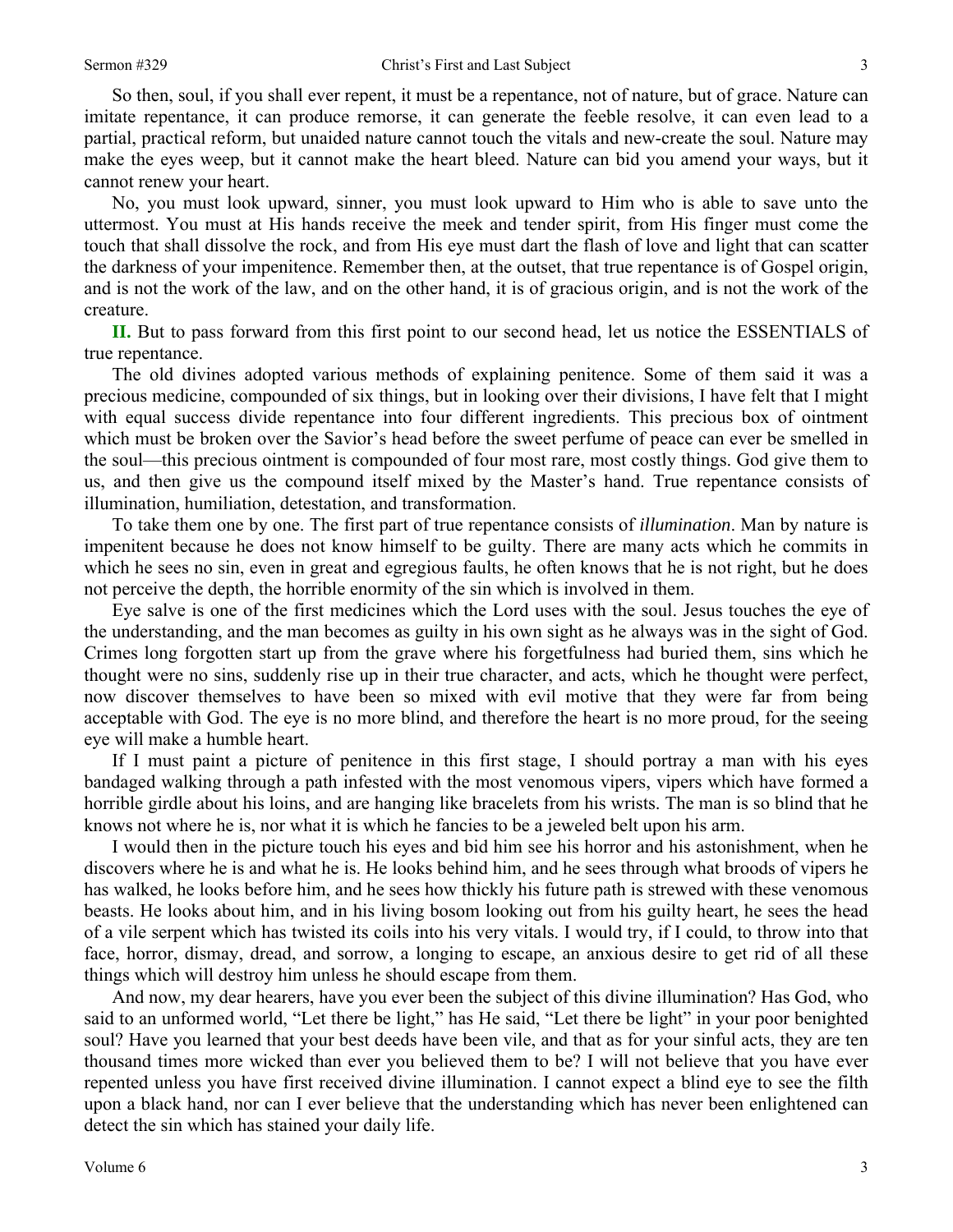Next to illumination, comes *humiliation*. The soul having seen itself, bows before God, strips itself of all its vain boasting, and lays itself flat on its face before the throne of mercy. It could talk proudly once of merit, but now it dares not pronounce the word. Once it could boast itself before God, with "God, I thank thee that I am not as other men are," but now it stands in the distance and smites upon its breast, crying, "God, be merciful to me a sinner."

Now the haughty eye, the proud look, which God abhors, are cast away, and the eye, instead thereof, become a channel of tears—its floods are perpetual, it mourns, it weeps, and the soul cries out both day and night before God, for it is vexed with itself, because it has vexed the Holy Spirit, and is grieved within itself because it has grieved the Most High.

Here, if I had to depict penitence, I would borrow the picture of the men of Calais before our conquering king. There they kneel, with ropes about their necks, clad in garments of sackcloth, and ashes cast about their heads, confessing that they deserve to die, but stretching out their hands they implore mercy, and one who seems the personification of the angel of mercy—or rather, of Christ Jesus, the God of mercy—stands pleading with the king to spare their lives.

Sinner, you have never repented unless that rope has been about your neck after a spiritual fashion, if you have not felt that hell is your just desert, and that if God banishes you forever from Himself, to the place where hope and peace can never come, He has only done with you what you have richly earned. If you have not felt that the flames of hell are the ripe harvest which your sins have sown, you have never repented at all. We must acknowledge the justice of the penalty as well as the guilt of the sin or else it is but a mock repentance which we pretend to possess.

Down on your face, sinner, down on your face, put away your ornaments from you, that He may know what to do with you. No more anoint your head and wash your face, but fast and bow your head and mourn. You have made heaven mourn, you have made earth sad, you have dug hell for yourself. Confess your iniquity with shame and with confusion of face, bow down before the God of mercy and acknowledge that if He spare you it will be His free mercy that shall do it, but if He destroy you, you shall not have one word to say against the justice of the solemn sentence.

Such a stripping does the Holy Spirit give, when He works this repentance, that men sometimes sink under it so low as even to long for death in order to escape from the burden which soul-humiliation has cast upon them. I do not desire that you should have that terror, but I do pray that you may have no boasting left, that you may stop your mouth and feel that if now the judgment hour were set, and the judgment day were come, you must stand speechless, even though God should say, "Depart, ye cursed, into everlasting fire in hell." Without this I say there is no genuine evangelical repentance.

The third ingredient is *detestation*. The soul must go a step further than mere sorrow, it must come to hate sin, to hate the very shadow of it, to hate the house where once sin and it were boon companions, to hate the bed of pleasure and all its glittering tapestries, yea, to hate the very garments spotted with the flesh. There is no repentance where a man can talk lightly of sin, much less where he can speak tenderly and lovingly of it. When sin comes to you delicately, like Agag, saying, "Surely the bitterness of death is past," if you have true repentance it will rise like Samuel and hew your Agag in pieces before the Lord.

As long as you harbor one idol in your heart, God will never dwell there. You must break not only the images of wood and of stone, but of silver and of gold, yea, the golden calf itself, which has been your chief idol, must be ground in powder and mingled in the bitter water of penitence, and you must be made to drink thereof.

There is such a loathing of sin in the soul of the true penitent that he cannot bear its name. If you were to compel him to enter its palaces he would be wretched. A penitent cannot bear himself in the house of the profane. He feels as if the house must fall upon him. In the assembly of the wicked he would be like a dove in the midst of ravenous kites. As well may the sheep lick blood with the wolf, as well may the dove be comrade at the vulture's feast of carrion, as a penitent sinner revel in sin. Through infirmity he may slide into it, but through grace he will rise out of it and abhor even his clothes in which he has fallen into the ditch (Job 9:31).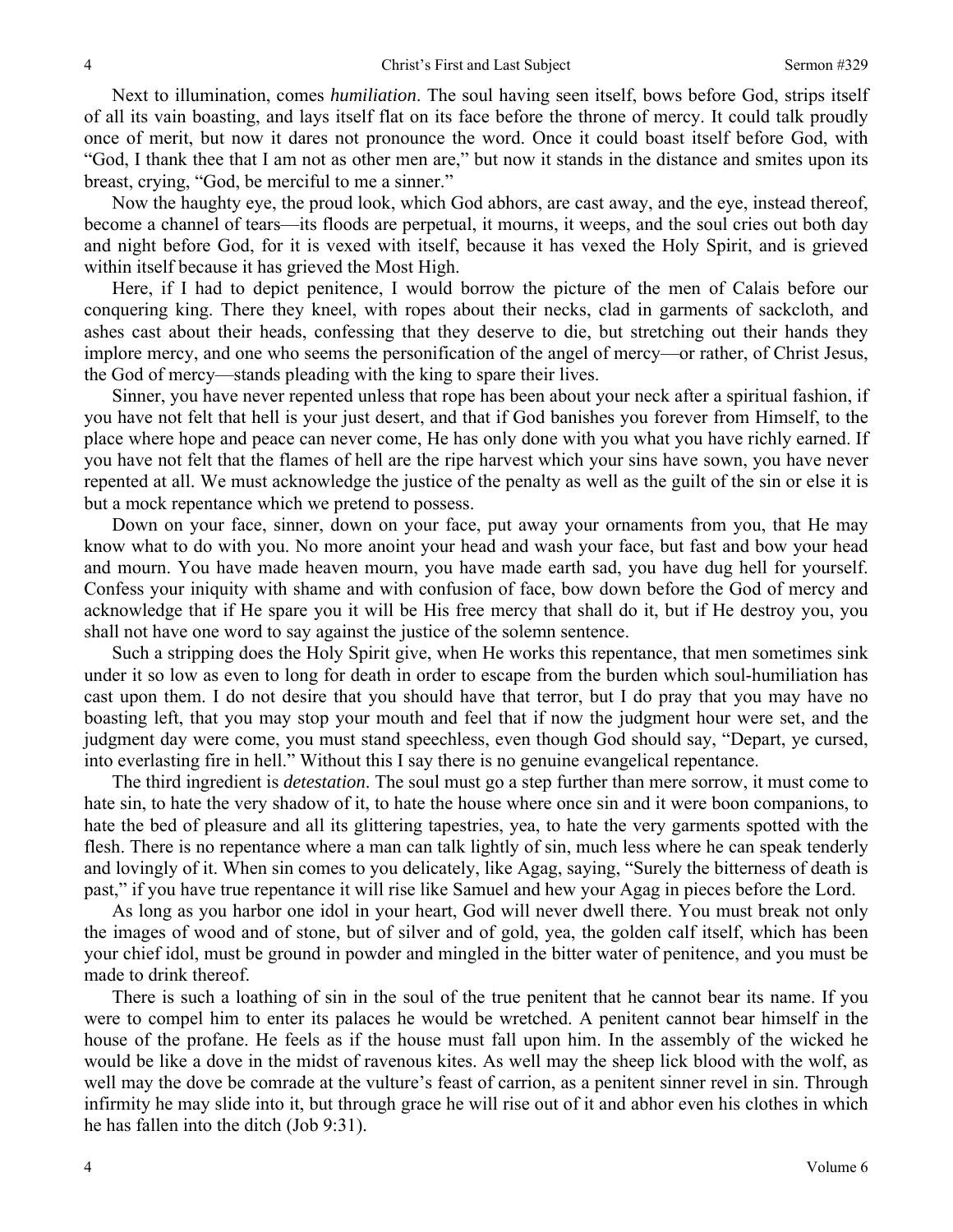The sinner unrepentant, like the sow, wallows in the mire, but the penitent sinner, like the swallow, may sometimes dip his wings in the limpid pool of iniquity, but he is aloft again, twittering forth with the chattering of the swallow most pitiful words of penitence, for he grieves that he should have so debased himself and sinned against his God.

My hearer, if you do not so hate your sins as to be ready to give them all up—if you are not willing now to hang them on Haman's gallows a hundred and twenty cubits high—if you can not shake them off from you as Paul did the viper from his hand, and shake it into the fire with detestation, then I say you know not the grace of God in truth, for if you love sin you love neither God nor yourself, but you choose your own damnation. You are in friendship with death and in league with hell, God deliver you from this wretched state of heart, and bring you to detest your sin.

There lacks one more ingredient yet. We have had illumination, humiliation, and detestation. There must be another thing, namely, a thorough *transformation,* for—

> *"Repentance is to leave The sins we loved before, And show that we in earnest grieve By doing so no more."*

The penitent reforms his outward life. The reform is not partial, but in heart; it is universal and complete. Infirmity may mar it, but grace will always be striving against human infirmity, and the penitent will hate and abandon every false way.

Tell me not, deceptive tradesman, that you have repented of your sin while lying placards are still upon your goods. Tell me not, you who were once a drunk, that you have turned to God while yet the cup is dear to you, and you can still wallow in it by excess. Come not to me and say I have repented, you avaricious wretch, while you are yet grinding your almost cent, per cent, out of some helpless tradesman whom you have taken like a spider in your net.

Come not to me and say you are forgiven, when you still harbor revenge and malice against your brother, and speak against your own mother's son. You lie to your own confusion. Your face is as the whore's forehead that is brazen, if you dare to say, "I have repented," when your arms are up to the elbow in the filth of your iniquity.

Nay, man, God will not forgive your lusts while you are still reveling in the bed of your uncleanness. And do you imagine He will forgive your drunken feasts while you are still sitting at the glutton's table? Shall He forgive your profanity when your tongue is still quivering with an oath? Think you that God shall forgive your daily transgressions when you repeat them again, and again, and again, willfully plunging into the mire? He will wash you, man, but He will not wash you for the sake of permitting you to plunge in again and defile yourself once more.

"Well," do I hear you say, "I do feel that such a change as that has taken place in me." I am glad to hear it, my dear sir, but I must ask you a further question. Divine transformation is not merely in act but in the very soul, the new man not only does not sin as he used to do, but he does not want to sin as he used to do.

The fleshpots of Egypt sometimes send up a sweet smell in his nostrils, and when he passes by another man's house where the leek, and garlic, and onion are steaming in the air, he half wishes to go back again to his Egyptian bondage, but in a moment he checks himself, saying, "No, no, the heavenly manna is better than this, the water out of the rock is sweeter than the waters of the Nile, and I cannot return to my old slavery under my old tyrant."

There may be insinuations of Satan, but his soul rejects them, and agonizes to cast them out. His very heart longs to be free from every sin, and if he could be perfect he would. There is not one sin he would spare. If you want to give him pleasure, you need not ask him to go to your haunt of debauchery, it would be the greatest pain to him you could imagine. It is not only his customs and manners, but his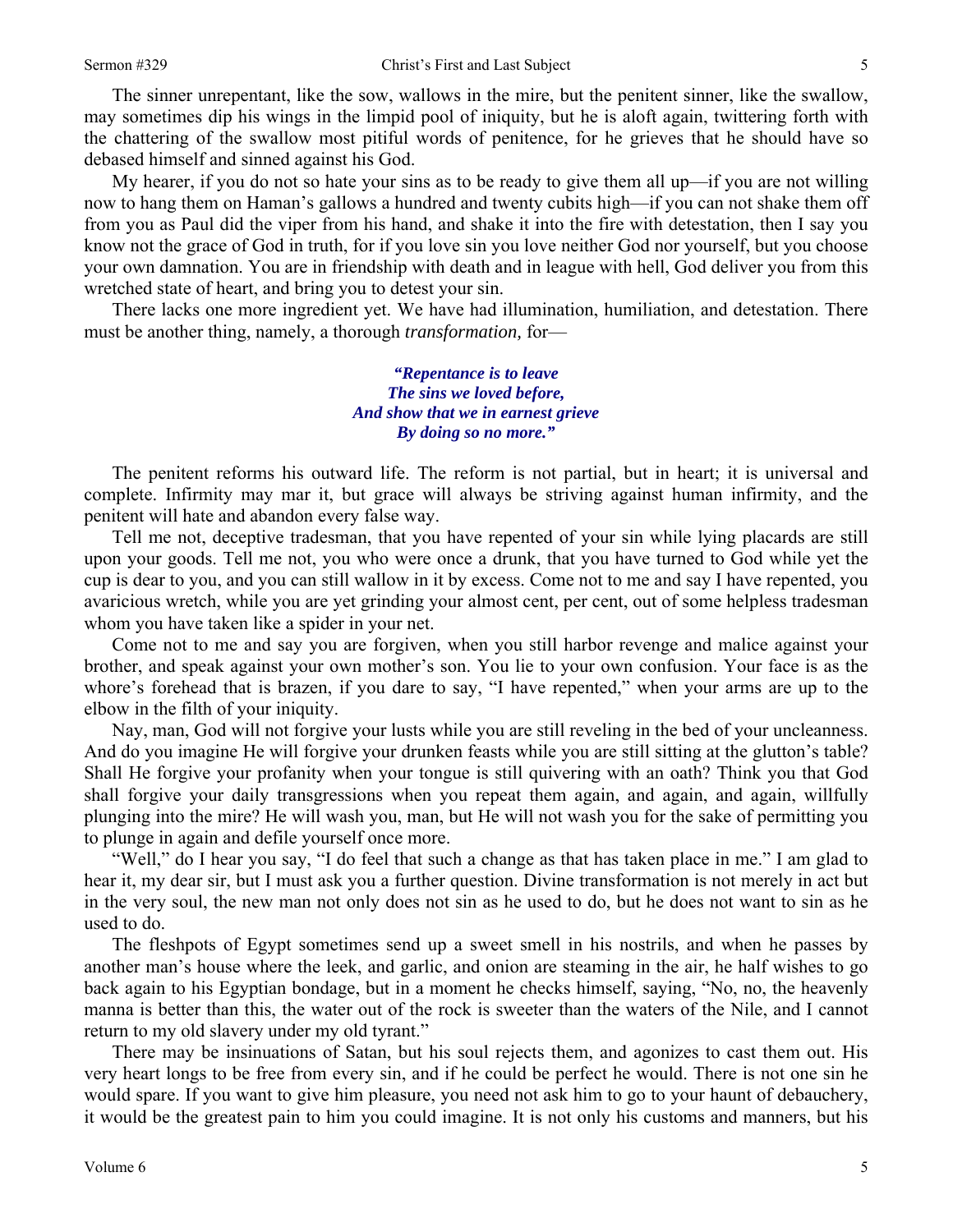nature that is changed. You have not put new leaves on the tree, but there is a new root to it. It is not merely new branches, but there is a new trunk altogether, and new sap, and there will be new fruit as the result of this newness.

A glorious transformation is worked by a gracious God. His penitence has become so real and so complete that the man is not the man he used to be. He is a new creature in Christ Jesus. If you are renewed by grace, and were to meet your old self, I am sure you would be very anxious to get out of his company.

"No," say you say, "no, sir, I cannot accompany you." "Why, you used to swear!" "I cannot now." "Well, but," says he, "you and I are very near companions." "Yes, I know we are, and I wish we were not. You are a deal of trouble to me every day. I wish I could be rid of you forever." "But," says Old Self, "you used to drink very well." "Yes, I know it. I know you did, indeed, Old Self. You could sing a song as merrily as anyone. You were ringleader in all sorts of vice, but I am no relation of yours now. You are of the old Adam and I of the new Adam. You are of your old father, the devil, but I have another—my Father, who is in heaven."

I tell you, brethren, there is no man in the world you will hate so much as your old self, and there will be nothing you will so much long to get rid of as that old man who once was dragging you down to hell, and he will try his hand at it over and over again every day you live, and you will accomplish it yet, unless that divine grace which has made you a new man, shall keep you a new man even to the end.

Good Rowland Hill, in his "Village Dialogues," gives the Christian, whom he describes in the first part of the book, the name of Thomas Newman. Ah! and every man who goes to heaven must have the name of new-man. We must not expect to enter there unless we are created anew in Christ Jesus unto good works, which God has before ordained that we should walk in them.

I have thus, as best I could, feeling many and very sad distractions in my own mind, endeavored to explain the essentials of true repentance—illumination, humiliation, detestation, transformation. The endings of the words, though they are long words, may commend them to your attention and assist you to retain them.

**III.** And now, with all brevity, let me notice, in the third place, the COMPANIONS of true repentance.

Her first companion is *faith*. There was a question once asked by the old Puritan divines—Which was first in the soul, faith or repentance? Some said that a man could not truly repent of sin until he believed in God and had some sense of a Savior's love. Others said a man could not have faith till he had repented of sin, for he must hate sin before he could trust Christ.

So a good old minister who was present made the following remark, "Brethren," said he, "I don't think you can ever settle this question. It would be something like asking whether, when an infant is born, the circulation of the blood or the beating of the pulse can be first observed." Said he, "It seems to me that faith and repentance are *simultaneous*. They come at the same moment. There could be no true repentance without faith. There never was yet true faith without sincere repentance."

We endorse that opinion. I believe they are like the Siamese twins, they are born together, and they could not live asunder, but must die if you attempt to separate them. Faith always walks side by side with his weeping sister, true *repentance*. They are born in the same house at the same hour, and they will live in the same heart every day, and on your dying bed, while you will have faith on the one hand to draw the curtain of the next world, you will have repentance, with its tears, as it lets fall the curtain upon the world from which you are departing. You will have at the last moment to weep over your own sins, and yet you shall see through that tear the place where tears are washed away.

Some say there is no faith in heaven. Perhaps there is not. If there be none, then there will be no repentance, but if there be faith there will be repentance, for where faith lives, repentance must live with it. They are so united, so married and allied together, that they never can be parted, in time or in eternity. Have you, then, faith in Jesus? Does your soul look up and trust yourself in His hands? If so, then have you the repentance that needs not to be repented of.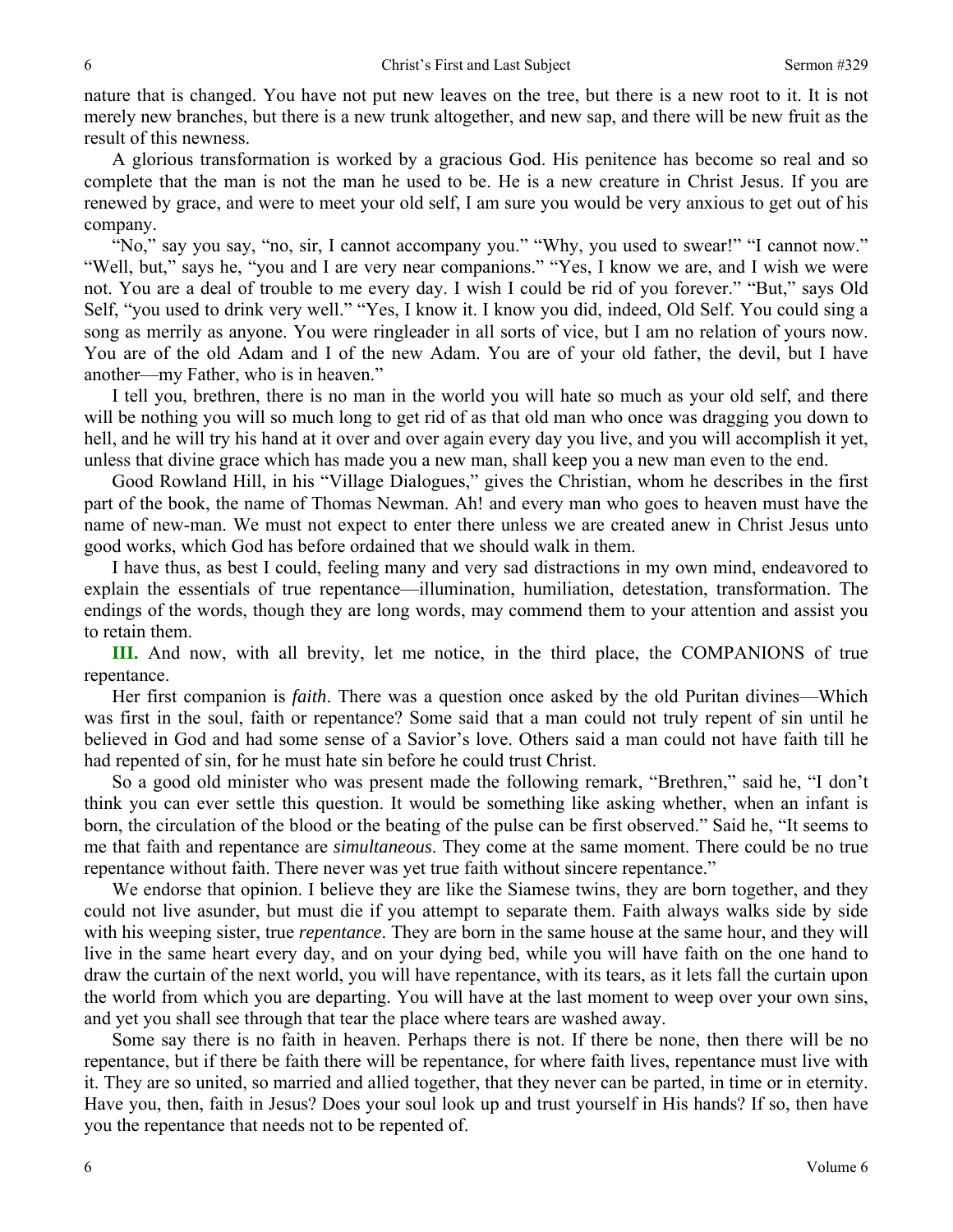There is another sweet thing which always goes with repentance, just as Aaron went with Moses to be spokesman for him, for you must know that Moses was slow of speech, and so is repentance. Repentance has fine eyes, but stammering lips. In fact it usually happens that repentance speaks through her eyes and cannot speak with her lips at all, except her friend—who is a good spokesman—is near, he is called, *Mr. Confession*. This man is noted for his open breastedness. He knows something of himself, and he tells all that he knows before the throne of God. Confession keeps back no secrets.

Repentance sighs over the sin—confession tells it out. Repentance feels the sin to be heavy within confession plucks it forth and indicts it before the throne of God. Repentance is the soul in travail confession delivers it. My heart is ready to burst, and there is a fire in my bones through repentance confession gives the heavenly fire a vent, and my soul flames upward before God. Repentance, alone, has groanings which cannot be uttered—confession is the voice which expresses the groans. Now then, have you made confession of your sin—not to man, but to God? If you have, then believe that your repentance comes from Him, and it is a godly sorrow that needs not to be repented of.

*Holiness* is evermore the bosom friend of penitence. Fair angel, clad in pure white linen, she loves good company and will never stay in a heart where repentance is a stranger. Repentance must dig the foundations, but holiness shall erect the structure, and bring forth the top-stone. Repentance is the clearing away of the rubbish of the past temple of sin, holiness builds the new temple which the Lord our God shall inherit. Repentance and desires after holiness never can be separated.

Yet once more—wherever repentance is, there comes also with it, *peace*. As Jesus walked upon the waters of Galilee and said, "Peace, be still," so peace walks over the waters of repentance, and brings quiet and calm into the soul. If you would slake the thirst of your soul, repentance must be the cup out of which you shall drink, and then sweet peace shall be the blessed effect.

Sin is such a troublesome companion that it will always give you the heartache till you have turned it out by repentance, and then your heart shall rest and be still. Sin is the rough wind that tears through the forest, and sways every branch of the trees to and fro, but after penitence has come into the soul the wind is hushed, and all is still, and the birds sing in the branches of the trees which just now creaked in the storm. Sweet peace repentance ever yields to the man who is the possessor of it.

And now, what say you my hearer—to put each point personally to you—have you had peace with God? If not, never rest till you have had it, and never believe yourself to be saved till you feel yourself to be reconciled. Be not content with the mere profession of the head, but ask that the peace of God which passeth all understanding, may keep your hearts and minds through Jesus Christ.

**IV.** And now I come to my fourth and last point, namely, the EXCELLENCIES of repentance.

I shall somewhat surprise you perhaps, if I say that one of the excellencies of repentance lies in its *pleasantness*. "Oh!" you say, "but it is bitter!" Nay, say I, it is sweet. It may be bitter when it is alone, like the waters of Marah, but there is a tree called the cross, which if you can put into it, it will be sweet and you will love to drink of it.

At a school of mutes who were both deaf and dumb, the teacher put the following question to her pupils—"What is the sweetest emotion?" As soon as the children comprehended the question, they took their slates and wrote their answers. One girl in a moment wrote down "Joy." As soon as the teacher saw it, she expected that all would write the same, but another girl, more thoughtful, put her hand to her brow and she wrote "Hope." Verily, the girl was not far from the mark. But the next one, when she brought up her slate, had written "Gratitude," and this child was not wrong. Another one, when she brought up her slate, had written "Love," and I am sure she was right.

But there was one other who had written in large characters—and as she brought up her slate the tear was in her eye, showing she had written what she felt—"Repentance is the sweetest emotion." And I think *she* was right. Verily, in my own case, after that long drought, perhaps longer than Elisha's three years in which the heavens poured forth no rain, when I saw but one tear of penitence coming from my hard, hard soul—it was such a joy!

7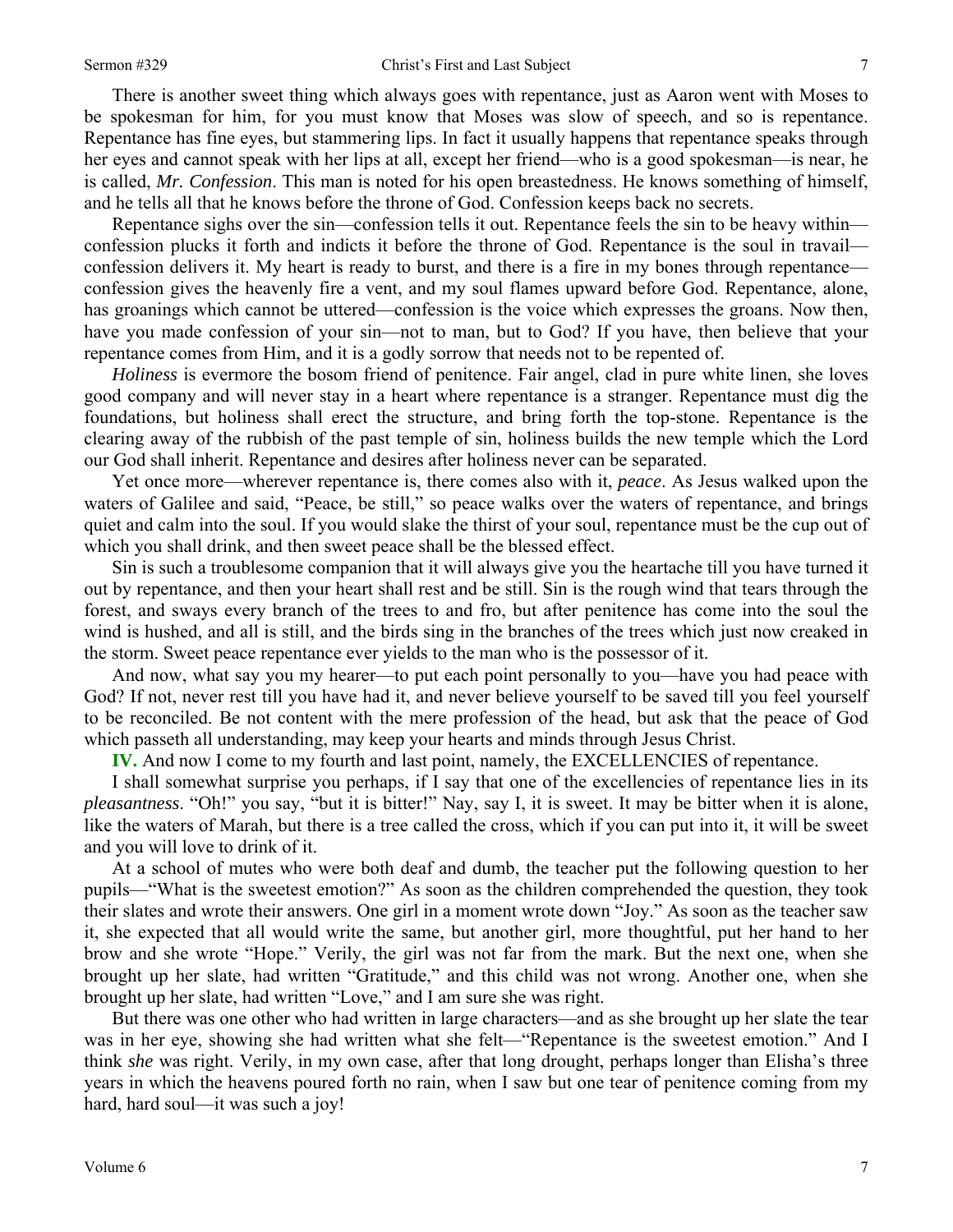There have been times when you know you have done wrong, but when you could cry over it you have felt happy. As one weeps for his firstborn, so have you wept over your sin, and in that very weeping you have had your peace and your joy restored. I am a living witness that repentance is exceeding sweet when mixed with divine hope, but repentance without hope is hell.

It is hell to grieve for sin with the pangs of bitter remorse, and yet to know that pardon can never come, and mercy never be vouchsafed. Repentance, with the cross before its eyes, is heaven itself, at least, if not heaven, it is so next door to it, that standing on the wet threshold I may see within the pearly portals, and sing the song of the angels who rejoice within. Repentance then, has this excellency, that it is very sweet to the soul which is made to lie beneath its shadow.

Besides this excellency, it is *specially sweet to God as well as to men*. "A broken and a contrite heart, O God, thou wilt not despise." When St. Augustine lay a-dying, he had this verse always fixed upon the curtains, so that as often as he awoke, he might read it—"A broken and a contrite heart, O God, thou wilt not despise." When you despise yourselves, God honors you, but as long as you honor yourselves, God despises you.

A whole heart is a scentless thing, but when it is broken and bruised, it is like that precious spice which was burned as holy incense in the ancient tabernacle. When the blood of Jesus is sprinkled on them, even the songs of the angels, and the vials full of odors sweet that smoke before the throne of the Most High, are not more agreeable to God than the sighs, and groans, and tears of the brokenhearted soul. So then, if you would be pleasing with God, come before Him with many and many a tear:

> *"To humble souls and broken hearts God with His grace is ever nigh; Pardon and hope His love imparts, When men in deep contrition lie.*

*He tells their tears, He counts their groans, His Son redeems their souls from death; His Spirit heals their broken bones, They in His praise employ their breath."* 

John Bunyan, in His "Siege of Mansoul," when the defeated townsmen were seeking pardon, names Mr. Wet-eyes as the intercessor with the king. Mr. Wet-eyes—good Saxon word! I hope we know Mr. Wet-eyes, and have had him many times in our house, for if he cannot intercede with God, yet Mr. Weteyes is a great friend with the Lord Jesus Christ, and Christ will undertake his case, and then we shall prevail. So have I set forth then, some, but very few, of the excellencies of repentance.

And now, my dear hearers, have you repented of sin? Oh, impenitent soul, if you do not weep now, you will have to weep forever. The heart that is not broken now, must be broken forever upon the wheel of divine vengeance. You must now repent, or else forever smart for it. Turn or burn—it is the Bible's only alternative. If you repent, the gate of mercy stands wide open. Only the Spirit of God bring you on your knees in self-abasement, Christ's cross stands before you, and He who bled upon it bids you look at Him.

Oh, sinner, obey the divine bidding. But if your heart be hard, like that of the stubborn Jews in the days of Moses, take heed, lest—

> *"The Lord in vengeance dressed, Shall lift His head and swear,— You that despised My promised rest, Shall have no portion there."*